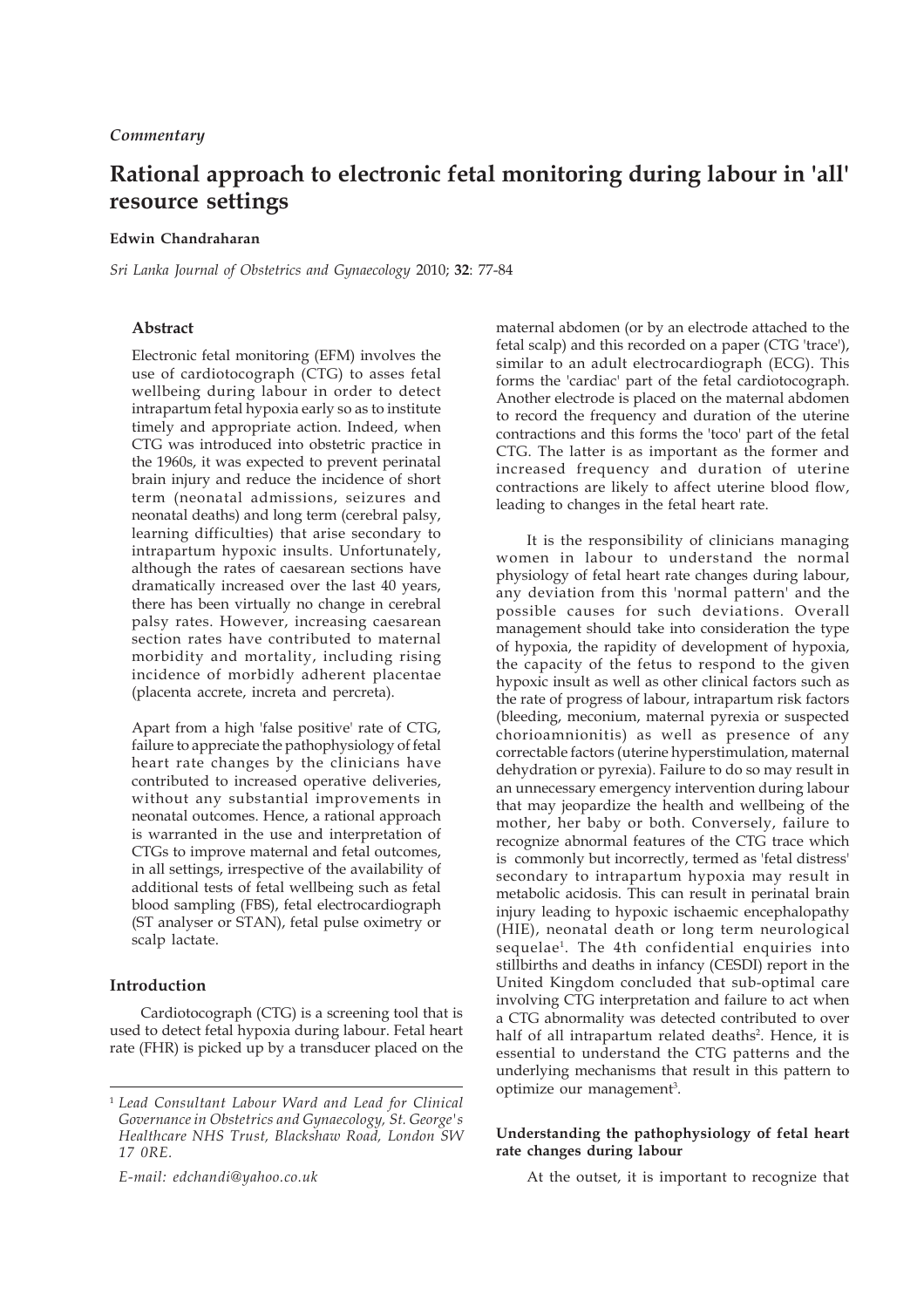human labour is a very stressful period for the fetus: its environment dramatically changes within a short period of time. The uterine walls that have been quiescent to allow the growth of the fetus during pregnancy, suddenly lose their 'passive' state. Instead, it contracts strongly and 'squeeze' the baby approximately 3-4 times every ten minutes, each contraction lasting for 40-60 seconds. The umbilical cord and head are likely to get compressed during contractions and many fetuses demonstrate an 'alarm' reaction by releasing catecholamines from the adrenal glands to cope with this stress, just like adults facing a stressful situation. Their heart rate is likely to show changes as a result of these mechanical stresses and will be recorded in the CTG trace. However, the fetus does not require any intervention as it is a physiological response to stress. Figure 1 illustrates various factors that affect the fetal heart rate during labour.

The ability of the fetus to mount a successful 'alarm' reaction to cope with the hypoxic or mechanical stress during labour would depend on the physiological reserve of the fetus (i.e. preterm, posterm or fetuses with intra-uterine growth restriction may have reduced utero-placental reserve as well as its inherent physiological mechanisms), rapidity of development of stress (i.e. time available for the fetus to defend itself through the release of catecholamines) and other factors such as presence of meconium, and infections (fetal infection decreases the ability to mount a successful response and also may potentiate the detrimental effects of hypoxia on the fetal brain).

# **Factors that affect fetal heart rate during labour**

# *Baro-receptors* (Figure 1)

Similar to adults, stimulation of the baro-receptors in the carotid sinus and aortic arch leads to activation of the parasympathetic nervous system that results in a fall in the fetal heart rate. This will be noted as a 'deceleration' on the CTG. Such a deceleration is usually short lasting and rapidly returns to the baseline heart rate as it is a 'reflex' neurological mechanism. Head compression and cord compressions are associated with activation of the parasympathetic nervous system and hence result in early and variable decelerations, both of these are short lasting. The fetus is not exposed to hypoxia during these decelerations (as they are due to mechanical compression) and hence, they do not warrant any action.

# *Chemo-receptors* (Figure 1)

Peripheral chemoreceptors are located on the aortic and carotic bodies and the central chemoreceptors are situated within the brain. These respond to the changes in the chemical composition of the blood (i.e partial pressures of oxygen, carbon dioxide and the concentration of free hydrogen ions). Utero-placental insufficiency during labour results in accumulation of carbon dioxide and hydrogen ions due to metabolic acidosis that occurs secondary to anaerobic metabolism in the fetus. Increased carbon dioxide and hydrogen ion concentration coupled with decreased oxygen content of the fetal blood would



**Figure 1**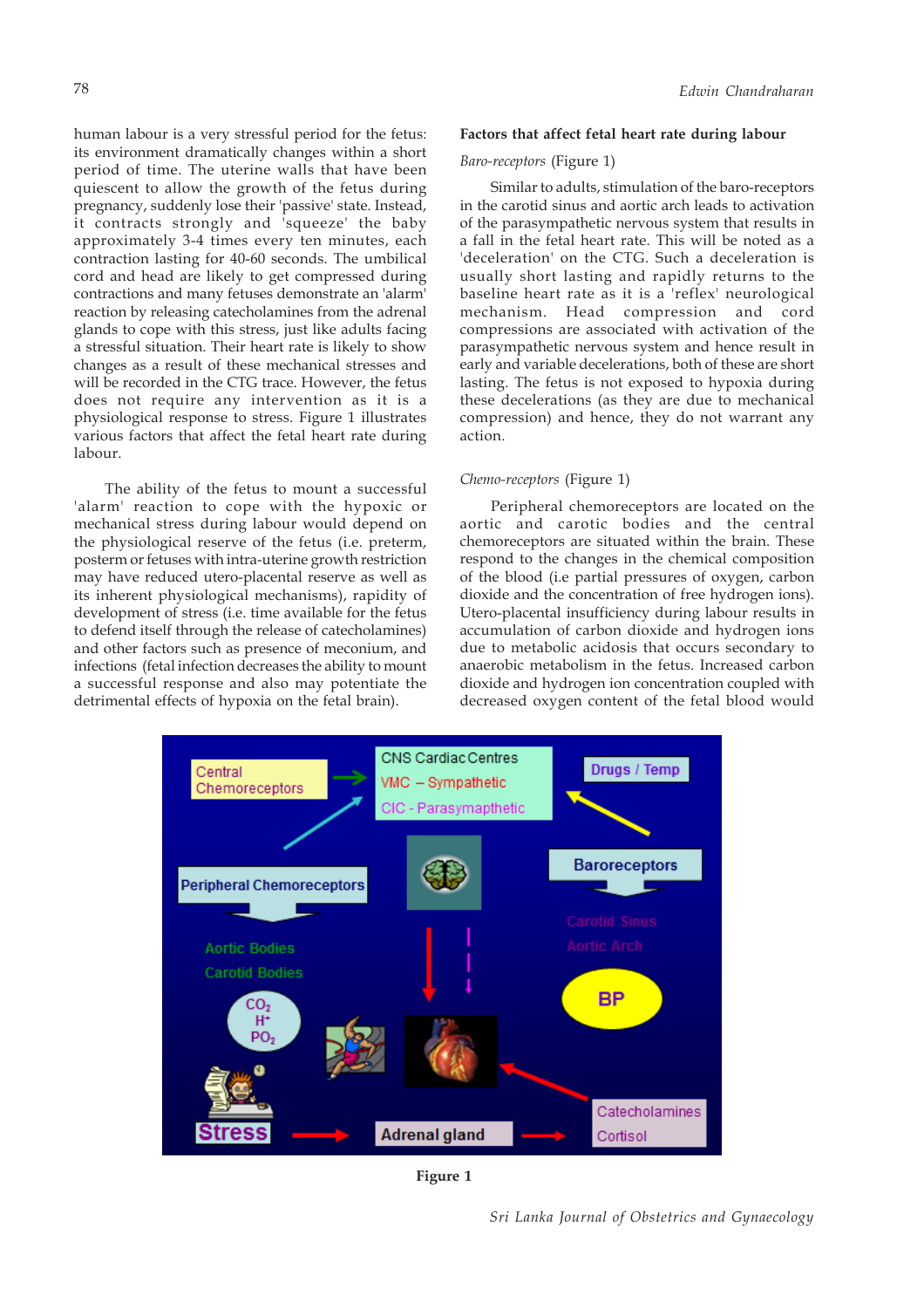stimulate the chemoreceptors. This results in parasympathetic activation leading to a fall in the fetal heart rate. However, unlike the baroreceptor mediated deceleration, the chemoreceptor mediated deceleration takes a longer time to recover to the normal baseline. This is because fresh maternal blood is required to 'wash-out' the accumulated acid and carbon dioxide, which takes time, leading to a 'lag time'. It is for this reason that 'late decelerations' noted on the CTG are considered ominous as they are likely to reflect a chemoreceptor mediated fall in the heart rate with a slow recovery to the baseline that occurs secondary to uteroplacental insufficiency. Hence, presence of metabolic acidosis is more likely.

#### **Role of the somatic nervous system**

Voluntary activities such as exercise increase the heart rate through the somatic nervous system. Similarly, heart rate increases due to fetal activity in utero, which is mediated through the fetal somatic nervous system and is recorded on the CTG as an 'acceleration'. These accelerations are considered as hallmarks of fetal wellbeing. A sick or hypoxic fetus exposed to significant intrapartum hypoxia would reduce its movements to conserve energy and therefore is unlikely to show accelerations on the CTG.

#### *Role of the fetal adrenal gland* (Figure 1)

Adrenal gland is responsible for the release of 'emergency hormones' such as cortisol and catecholamines (adrenaline and noradrenaline), all of which are essential for survival. Catecholamines have a sympathomimetic activity and hence increase the heart rate and force of contractions of the myocardium. When a fetus is exposed to continuing hypoxia over a time period, it relies on the adrenal gland to increase the heart rate to perfuse its essential organs (brain, heart and the adrenal gland, as all other functions are carried out by the palcenta) to survive in-utero.

# *Exogenous factors*

Clinicians should not disregard multitude of other factors that may affect the fetal heart rate during labour. These include maternal temperature, infections, medications (betasympathomimetics, opioids, cardiac drugs administered to the mother), mechanical stimulation (vaginal examinations), maternal hypovolumia (epidural analgesia), maternal dehydration as well as fetal cardiac malformations and conductive defects.

# **What is a 'Normal CTG'?**

Four features are considered when assessing fetal wellbeing in labour using a CTG<sup>4</sup>. These include the baseline fetal heart rate, baseline variability, accelerations and the presence of decelerations. Each of these features are further classified into 'reassuring, non-reassuring and abnormal' according to National Institute of Health and Clinical Excellence (NICE) Classification<sup>5</sup>. Tables 1 and 2 illustrate feature classification as well as the overall classification as recommended by NICE. The use of such classification systems will help reduce variations in clinical practice and confusion due to different terminologies and may help improve outcomes.

For a CTG to be classified as 'normal' all the four parameters of the fetal heart trace should be within the 'reassuring category' (Tables 1 and 2). It is often easier to recognize a normal CTG as shown in Figure 2 and it has been shown that the risk of fetal hypoxia and acidosis is extremely small when the CTG is normal<sup>6</sup>. False negatives may sometimes occur (poor outcome despite of a normal CTG). In such cases, factors other than hypoxia such as intrauterine infection, maternal pyrexia and fetal congenital or metabolic problems that may have contributed to poor fetal outcome should be explored. It is vital to consider the changes in baseline heart rate, variability and the presence of accelerations and decelerations over time (i.e. examine the entire CTG trace) as opposed to taking a 'snapshot view' of the CTG.

Figure 2 demonstrates the presence of accelerations (≥2 episodes in 20 minutes, each rising at least 15 beats per minute above the baseline rate lasting for ≥15 seconds) which are usually associated with fetal movements and appear to suggest an intact somatic nervous system. Similarly, the normal baseline variability indicates an intact autonomic nervous system. Hence, overall this demonstrates that both the somatic and the autonomic nervous systems are functioning well and therefore, the likelihood of intrapartum hypoxia is very small. Conversely, CTG features that were commonly associated with cerebral palsy were multiple late decelerations and decreased baseline variability<sup>7</sup>.

#### **How reliable is the CTG?**

It has been shown that when all the features of the CTG are reassuring and in the presence of accelerations, the likelihood of fetal hypoxia is very small<sup>6</sup>. Presence of cycling (alternating periods of quiescence and activity) as shown in Figure 3 is considered to be an excellent sign of fetal wellbeing as it appears to signify a neurologically intact fetus. Conversely, a prospective study of 6825 patients found the positive predictive value of an abnormal CTG trace for babies who needed intermittent positive pressure ventilation to be 8.7%<sup>8</sup>. The same study reported a positive predictive value of an abnormal CTG trace to be 27.4% for all babies with an Apgar score of less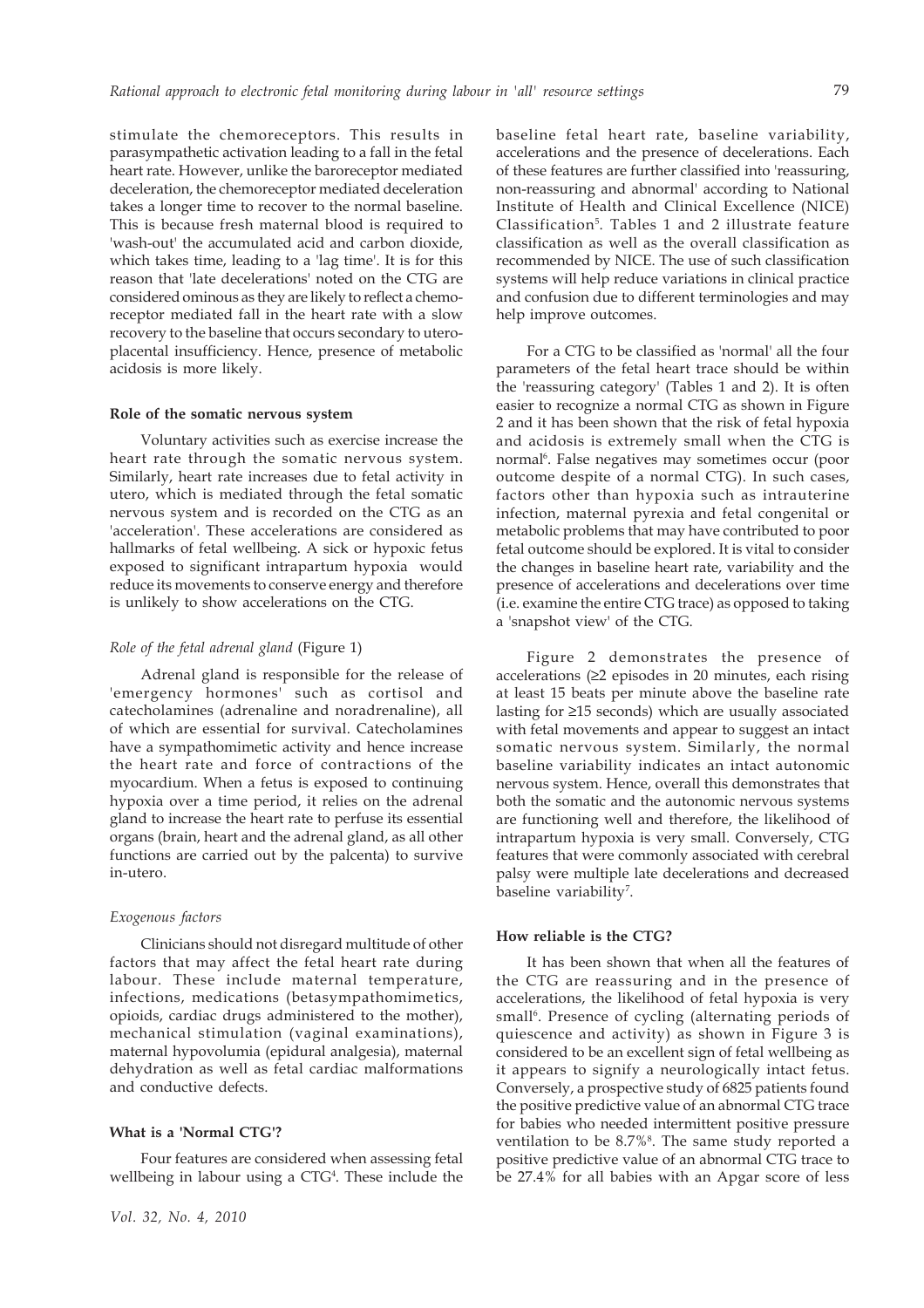than 7 at five minutes. It is,therefore, very important to understand that false positive rates of pathological CTGs with all features being abnormal were extremely high, with a low predictive value for cerebral palsy<sup>7</sup>. It is essential to incorporate antepartum and intrapartum risk factors and consider the entire clinical picture, whilst making a management plan for the fetus in question<sup>9</sup>. Therefore, CTG has a very high sensitivity for fetal hypoxia but has a poor specificity. Hence, if it is used alone, it is likely to increase the operative delivery rates and interventions without significantly improving perinatal outcome.

#### **Interpreting CTG using the knowledge of pathophysiology of intrapartum hypoxia**

Several additional tests of fetal wellbeing such as fetal blood sampling (FBS), fetal pulse oximetry, fetal electrocardiograph (ST-Segment Analyser or STAN) and fetal scalp lactate have been described to reduce the false positive rate of CTG<sup>9,10,11</sup>. However, these additional tests are not universally available, especially in developing countries and this is likely to increase caesarean section rates, which may increase maternal morbidity and mortality without any demonstrable benefit to the fetus. Even in developed countries where these tests are universally available, the operative delivery rates are increasing without any significant improvement in cerebral palsy or perinatal mortality<sup>12</sup>. It is therefore pertinent that clinicians need to understand various types of hypoxia and their potential causes during labour to improve perinatal outcome as well as to reduce interventions.

A fetus who is admitted in labour with a normal CTG as shown in Figure 2 can be exposed to three types of hypoxia during labour: acute, sub-acute and gradually evolving.

| Feature        | Baseline (bpm)                                             | Variability (bpm)             | Decelerations                                                                                                                                                                                   | Accelerations                                                                                        |
|----------------|------------------------------------------------------------|-------------------------------|-------------------------------------------------------------------------------------------------------------------------------------------------------------------------------------------------|------------------------------------------------------------------------------------------------------|
| Reassuring     | 110-160                                                    | $\geq 5$                      | None                                                                                                                                                                                            | Present                                                                                              |
| Non-reassuring | 100-109<br>161-180                                         | $\leq 5$ for<br>40-90 minutes | Typical variable<br>decelerations with<br>over 50% of contractions,<br>occurring for over<br>90 minutes<br>Single prolonged<br>deceleration for up to<br>3 minutes                              | The absence of<br>accelerations with<br>otherwise normal<br>trace is of<br>uncertain<br>significance |
| Abnormal       | ~100<br>>180<br>Sinusoidal<br>pattern<br>$\geq 10$ minutes | $\leq 5$ for<br>90 minutes    | Either atypical variable<br>decelerations with over<br>50% of contractions or<br>late decelerations, both<br>for over 30 minutes<br>Single prolonged<br>deceleration for more<br>than 3 minutes |                                                                                                      |

**Table 1. Categorizing the individual features of the CTG (NICE)**

# **Table 2 . Cardiotocograph (CTG) classification (NICE)**

| Category     | Definition                                                                                                              |  |
|--------------|-------------------------------------------------------------------------------------------------------------------------|--|
| Normal       | A CTG where all four features fall into the 'reassuring' category                                                       |  |
| Suspicious   | A CTG where one of the features fall into 'non-reassuring category'<br>and the remainder of the features are reassuring |  |
| Pathological | A CTG whose features fall into two or more non-reassuring categories<br>or one or more abnormal categories              |  |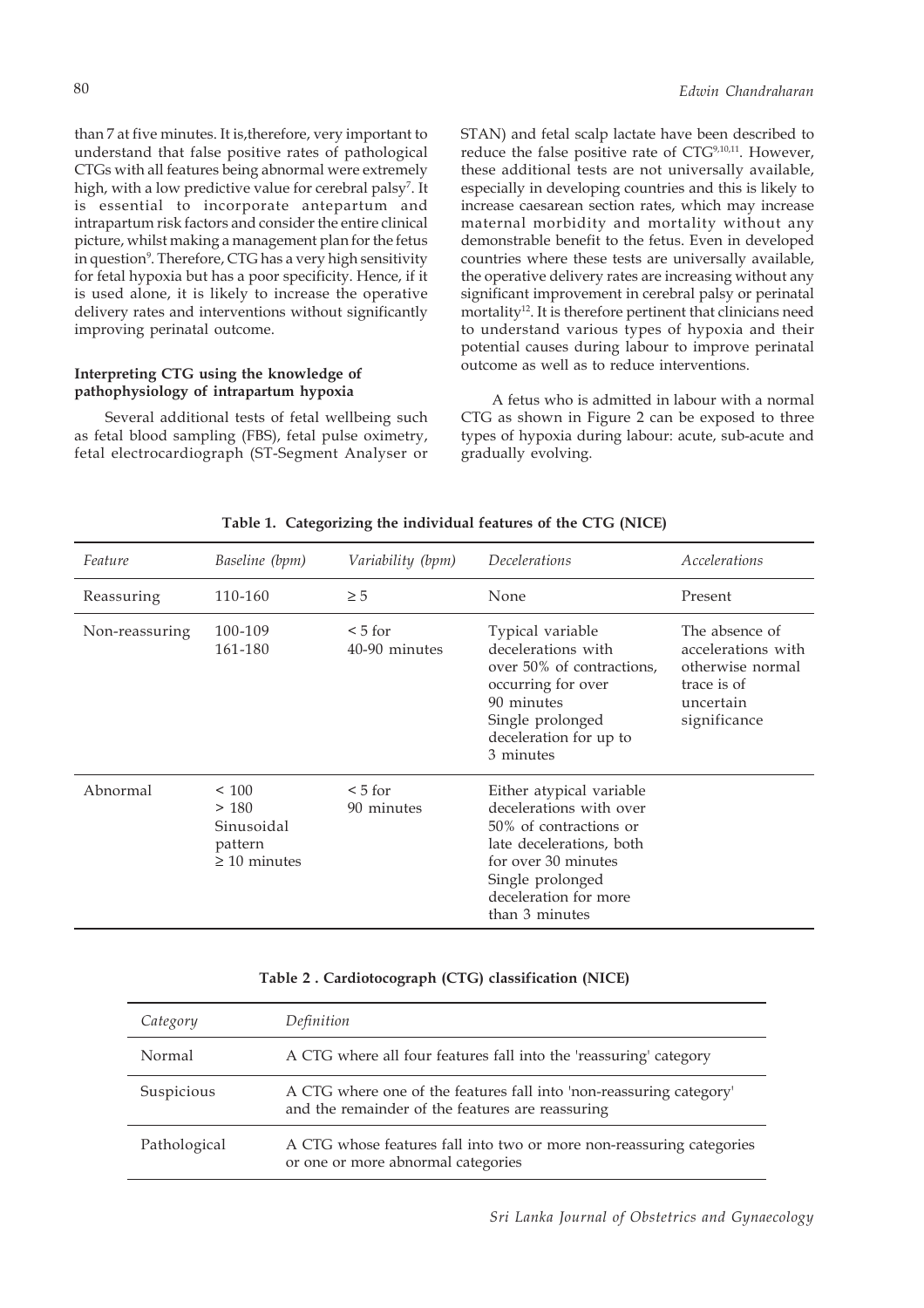

**Figure 2.** Normal CTG.



**Figure 3.** CTG showing 'cycling': alternating periods of quiescence and activity.



**Figure 4.** Acute hypoxia.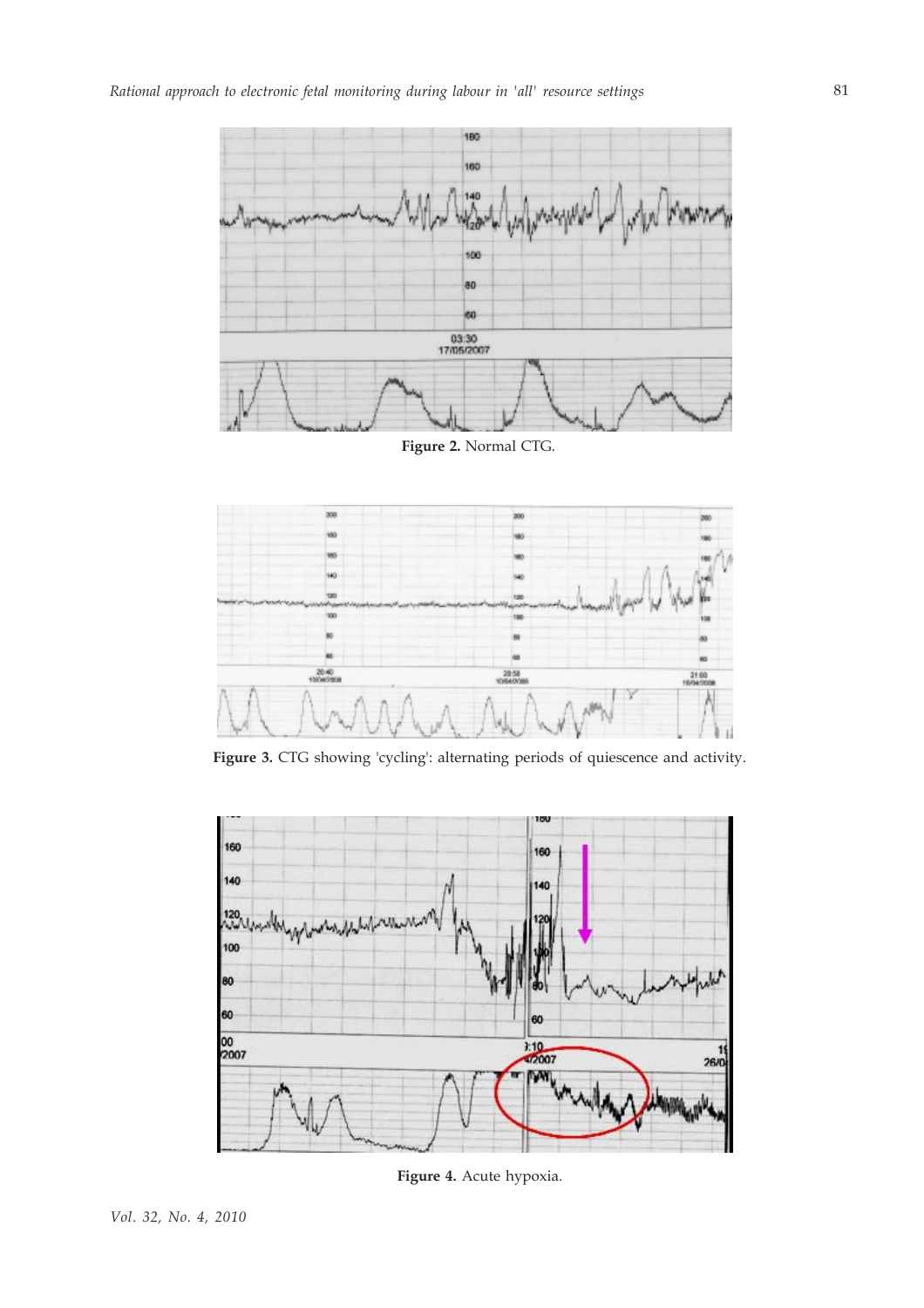

**Figure 5.** Sub-acute hypoxia.



Figure 6. Gradually evolving hypoxia with 'step ladder pattern' to death.



**Figure 7.** The 'CTG complexogram'.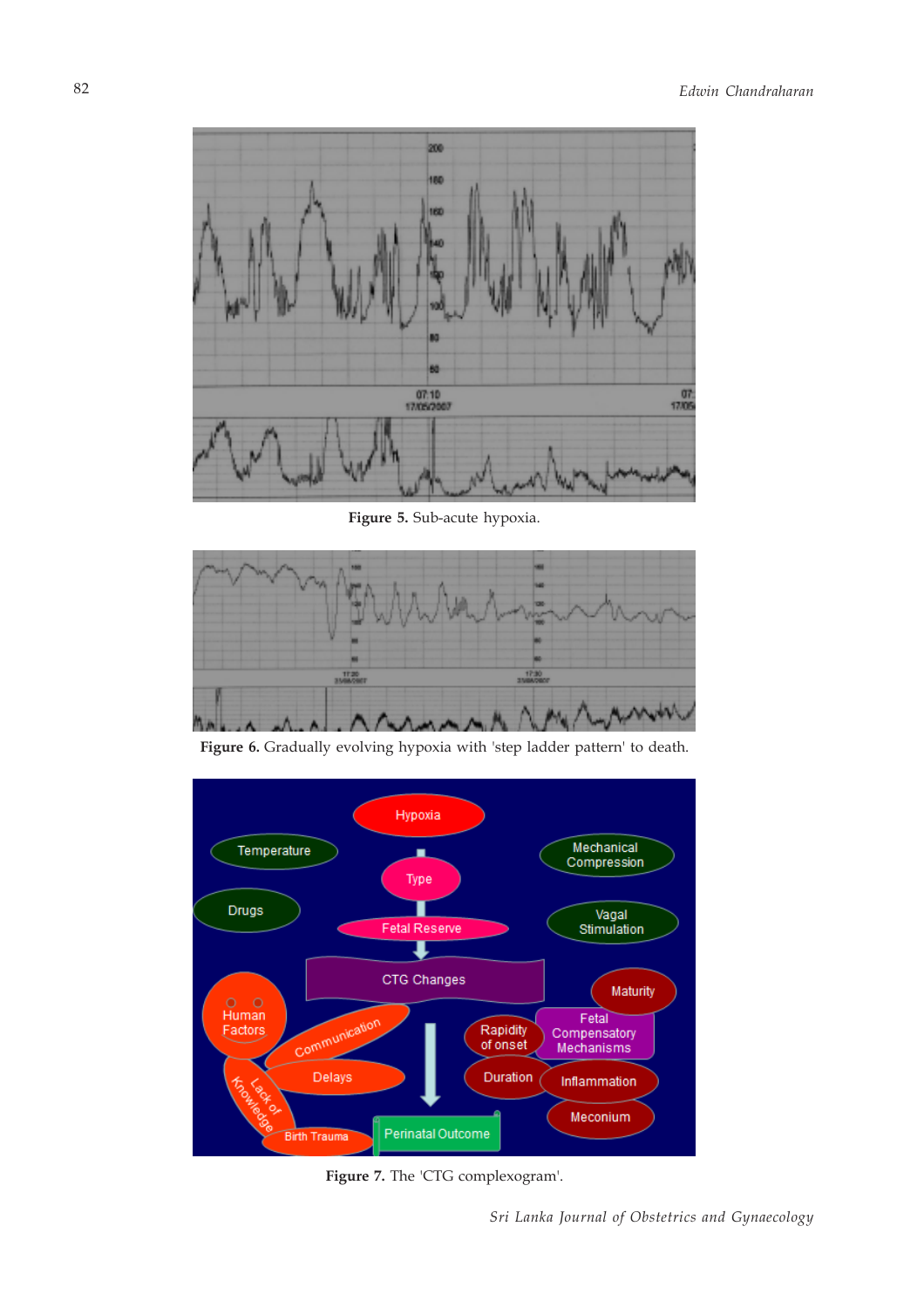#### **Acute hypoxia**

This refers to a sudden drop in baseline heart rate and is termed 'single prolonged deceleration'. If it lasts for less than 3 minutes and then recovers to normal baseline, it is considered a suspicious feature and if it last for more than 3 minutes, it is considered to be an abnormal feature. If the heart rate remains below 80 beats/minute for over 10 minutes, then it is termed prolonged baseline bradycardia. Occurrence of a prolonged deceleration should alert the clinician to exclude three major 'accidents' during labour (abruption, cord prolapse and caesarean scar rupture) and one iatrogenic cause (uterine hyperstimulation due to oxytocin infusion). If there is any clinical evidence of these 'accidents' an immediate delivery should be undertaken to salvage the fetus. This is because metabolic acidosis is likely to get worse with time due to continued reduction in the utero-placental circulation. In the presence of acute hypoxia, the fetal pH has been shown to drop at the rate of 0.01/minute. In cases of hyperstimulation, oxytocin infusion should be stopped immediately and tocolytics (terbulatine 250 mcg subcutaneously) administered, if required to abolish the uterine contraction<sup>13</sup>. If these three 'accidents' are excluded, it is reasonable to wait, if the variability of the heart rate during the episode of deceleration or bradycardia is normal and if the CTG prior to the deceleration was normal. Signs of recovery to the normal baseline (i.e. an 'upward trend' of the end of the deceleration, repeated attempts to reach the baseline) are also a positive feature. It is estimated that in the absence of the three 'accidents' of labour described above, over 90% of CTGs with prolonged bradycardia are likely to recover to normal baseline in 6 minutes and up to  $95\%$  in 9 minutes<sup>3</sup>. The  $\,$  3,6,9,12, and 15' minute 'guidance' on the management of prolonged decelerations is based on this observation. This guidance involves instituting appropriate interventions (positioning, hydration, tocolysis, stopping syntocinon infusion) by 6 minutes and to move the patient to theatre by 9 minutes, if the CTG shows no recovery. It is recommended that attempts at delivery should commence by 12 minutes with the aim of delivering the fetus by 15 minutes. Reduced variability prior to the onset of bradycardia has been reported to be associated with a poor outcome<sup>14</sup>. Figure 4 illustrates prolonged deceleration secondary to uterine hyperstimulation (circled) with the commencement of oxytocin. Terbutaline (arrow) was administered and the woman had a spontaneous vaginal birth 3 hours later as the fetal heart rate returned back to the normal baseline after administration of terbutaline, which abolished excessive uterine contractions.

#### **Sub-acute hypoxia**

In this situation, the fetus spends more time decelerating and progressively less time at the normal baseline fetal heart rate. Typically, the fetus spends less than 30 seconds at the baseline to 'wash off' carbon dioxide and acid and spends over 90 seconds building up carbon dioxide and acid. Figure 5 illustrates subacute hypoxia and such a fetus decompensate within minutes as the pH of the fetus has been shown to drop at the rate of 0.01 every 2-3 minutes.

#### **Gradually evolving hypoxia**

Hypoxic stress may develop over hours than minutes during labour and this may provide the fetus with the opportunity to utilize its compensatory mechanisms to avoid hypoxic injury. In this scenario, CTG would initially show decelerations followed by disappearance of accelerations as the fetus attempts to conserve energy by limiting muscle activity that may increase oxygen requirement. If the hypoxic insult continues, fetus then releases catecholamines to increase the heart rate and its cardiac output to supply vital organs. Despite of fetal efforts at compensation, if the hypoxic insult persists, then decompensation ensues resulting in reduced perfusion of brain leading to loss of baseline variability. The CTG would now be termed 'pre-terminal' as the final event is reduction of myocardial oxygenation that results in gradual reduction of fetal heart rate. This is often described as 'step ladder pattern to death' and signifies myocardial acidosis and failure of the autonomic centres of the brain to maintain a stable baseline heart rate, as shown in Figure 6.

#### **Long standing hypoxia and pre-terminal traces**

In both these situation, the fetus has exhausted all its reserves or is unable to compensate (e.g. intrauterine growth restriction). In the former, the hypoxic insult has occurred at some point during the antenatal period (i.e. prior to the onset of labour) and the CTG often shows a higher baseline with reduced variability and shallow decelerations with uterine contractions. Such uterine contractions during labour may cause further episodes of hypoxia and hence may worsen the existing cerebral damage. Prolonged bradycardia as well as total loss of variability (often with shallow decelerations) is often termed 'pre-terminal CTG' and these fetuses require immediate delivery.

#### **Understanding the 'CTG complexogram'**

It is essential to understand that apart from intrapartum hypoxia, many other factors such as mechanical stimulation, maternal temperature and drugs affect the fetal heart rate and hence, show CTG changes. The type of hypoxia (acute, sub-acute and gradually evolving) as well as the fetal reserve also determines the features observed on the CTG. Moreover, the observed CTG changes do not directly correlate to the ultimate perinatal outcome. Human factors (lack of knowledge, failure to incorporate